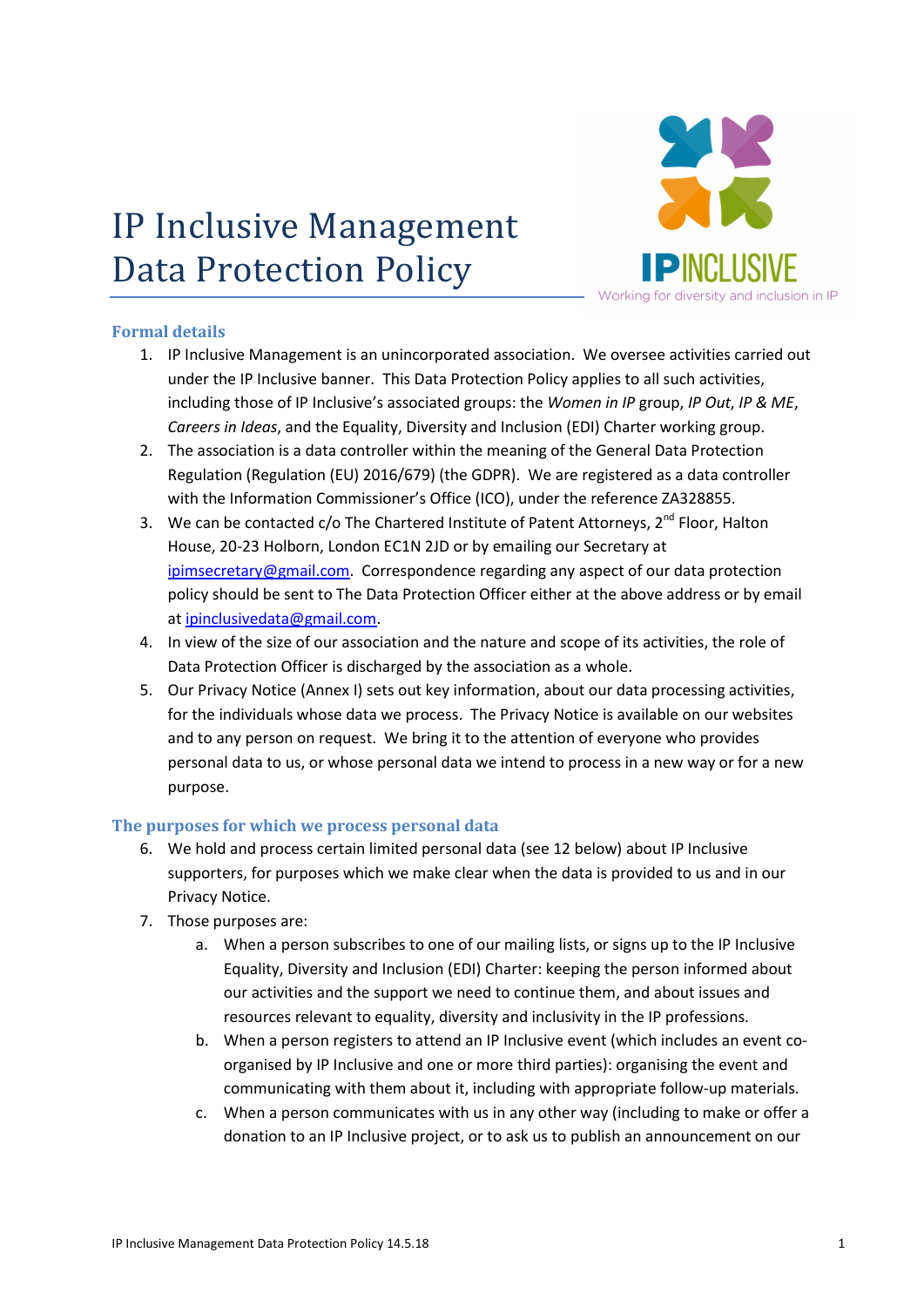

Careers in Ideas website): responding to and where appropriate acting on their communication.

#### Our lawful basis for processing personal data

- 8. The lawful basis on which we hold and process personal data is our legitimate interests in (a) furthering IP Inclusive's objects of promoting equality, diversity and inclusivity in the IP professions, and (b) supplying a service requested from us (for example access to an event, the publication of an announcement, or  $-$  in the case of a mailing list  $-$  the provision of information and updates) by the person who provides the data.
- 9. The data and the ways in which we process it are limited to what we believe is necessary in order to meet these interests. We have satisfied ourselves that there is no less intrusive way to do so in an efficient and appropriately secure manner.
- 10. We only hold and process data which has been provided to us voluntarily for one or more of the purposes set out in 7a to 7c above.
- 11. We have a responsibility to protect the interests of the people who provide us with their personal data. We believe that:
	- a. we only use people's personal data in ways that they would reasonably expect;
	- b. we do not use people's personal data in ways they would find intrusive or which could cause them harm; and
	- c. the interests of the people concerned do not conflict with or override our legitimate interests as set out in 8 above.

#### The types of data we process

- 12. In order to fulfil the purposes set out in 7a to 7c above, we hold and process the following data.
	- a. When a person subscribes to one of our mailing lists: their name and email address and optionally their organisation and/or job title.
	- b. When a person signs up to the IP Inclusive EDI Charter: the name and address of the signatory; the name, email address and telephone number of a person authorised to make the Charter commitments on behalf of the signatory; and the name, email address and telephone number of the signatory's appointed EDI Officer.
	- c. When a person registers to attend an IP Inclusive event: their name and email address and optionally their organisation and/or job title.
	- d. When a person communicates with us in any other way: their name, contact details and other information sufficient for us to respond to and where appropriate act on their communication.
- 13. We do not hold or process financial, legal or medical information about people, or information about potentially sensitive personal characteristics such as age, ethnicity, gender, sexuality or disabilities.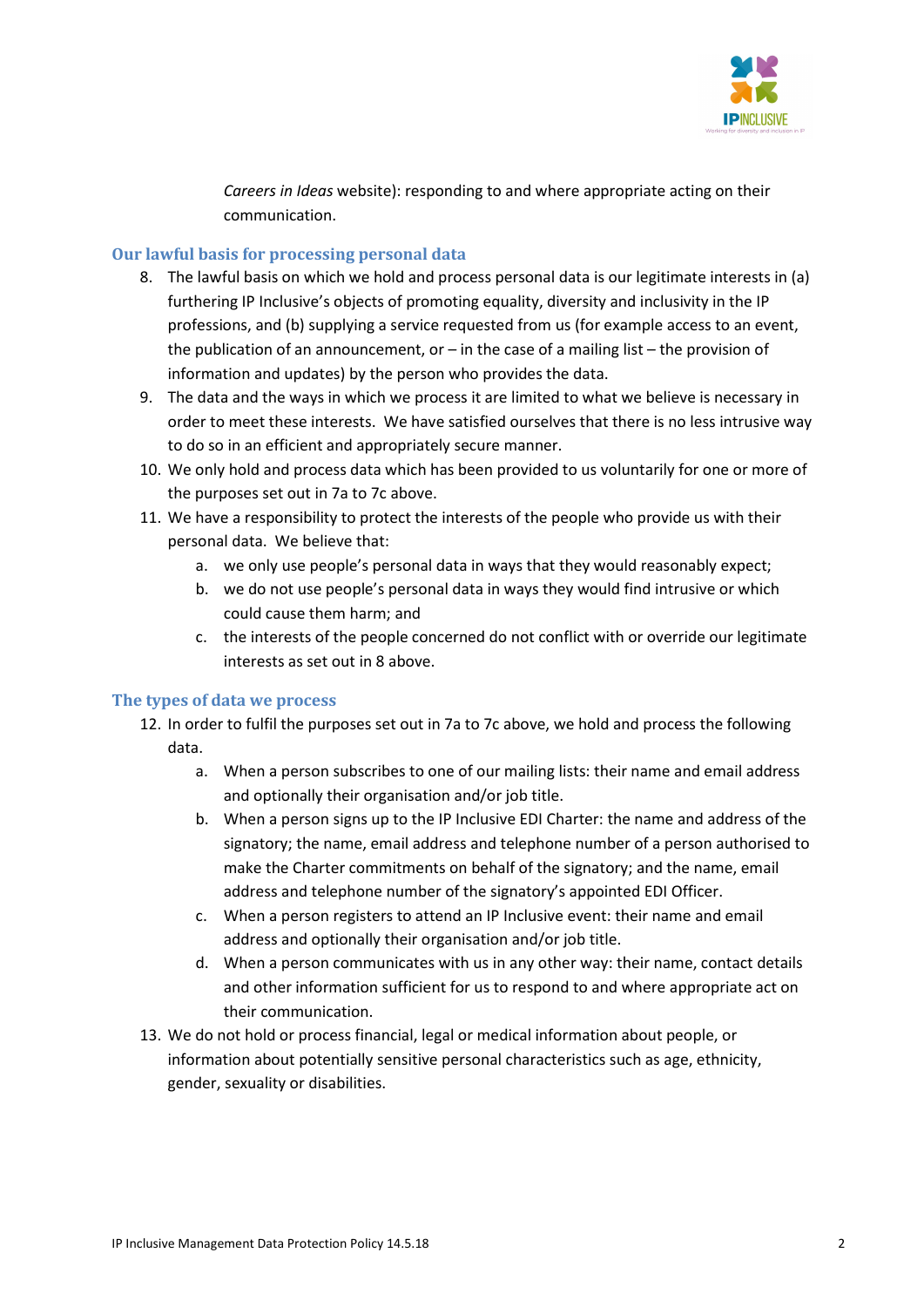

#### How we use the data – general

- 14. Other than in the circumstances described in 17 to 20 below, in which publicly available online services enable us to operate more efficiently within our limited administrative resources, we do not share personal data with third parties.
- 15. We do not use or share it for marketing purposes.
- 16. We do not use automated decision making or profiling to process it.

#### How we use the data – mailing lists

- 17. For the purposes set out in 7a above, we may collect, store, manage and/or use the data through a third party marketing automation platform such as MailChimp®. Such platforms allow us to create, send and manage communications with subscribed email addresses.
- 18. Where we do this, we will inform the relevant subscribers. We will advise such subscribers to check the third party's privacy notices and to tell us if they do not agree to our allowing the third party to receive and process their data and to send communications to them on our behalf.

#### How we use the data – event registrations

- 19. For the purposes set out in 7b above, we may share the data provided to us with trusted third parties which are co-organising or hosting the event.
- 20. Where a person registers to attend an IP Inclusive event via a third party online event organising platform such as Eventbrite®, or through a third party which co-organises an event with us, that person will be providing data directly to the third party under the terms of the third party's own data protection policies. The third party will allow us access to the data for the purposes set out in 7b above and again, we may share the data with trusted third party event hosts and organisers.

#### How we store personal data

- 21. We store personal data securely and take reasonable and appropriate measures to protect it from loss, damage and misuse, and from unauthorised access, disclosure, alteration and destruction.
- 22. We password-protect it and keep the passwords secure.
- 23. We implement reasonable and appropriate back-up measures so as to allow it to be restored if lost or damaged, with minimum disruption to the people who provided us with the data and to the services we supply to them.
- 24. Access to the data is restricted to senior IP Inclusive volunteers and IP Inclusive Management members who need it (a) for one or more of the purposes set out in 7a to 7c above, (b) to respond to a request, query, concern or complaint relating to our data processing activities, or (c) to demonstrate our compliance with data protection laws.
- 25. We keep a separate data set for each of our mailing lists, events, projects and campaigns. We do not merge or cross-reference these data sets.
- 26. For the avoidance of doubt, data associated with communications of the type referred to in 7c above is not stored or processed as part of a data set, unless linked with a specific IP Inclusive project, event or campaign.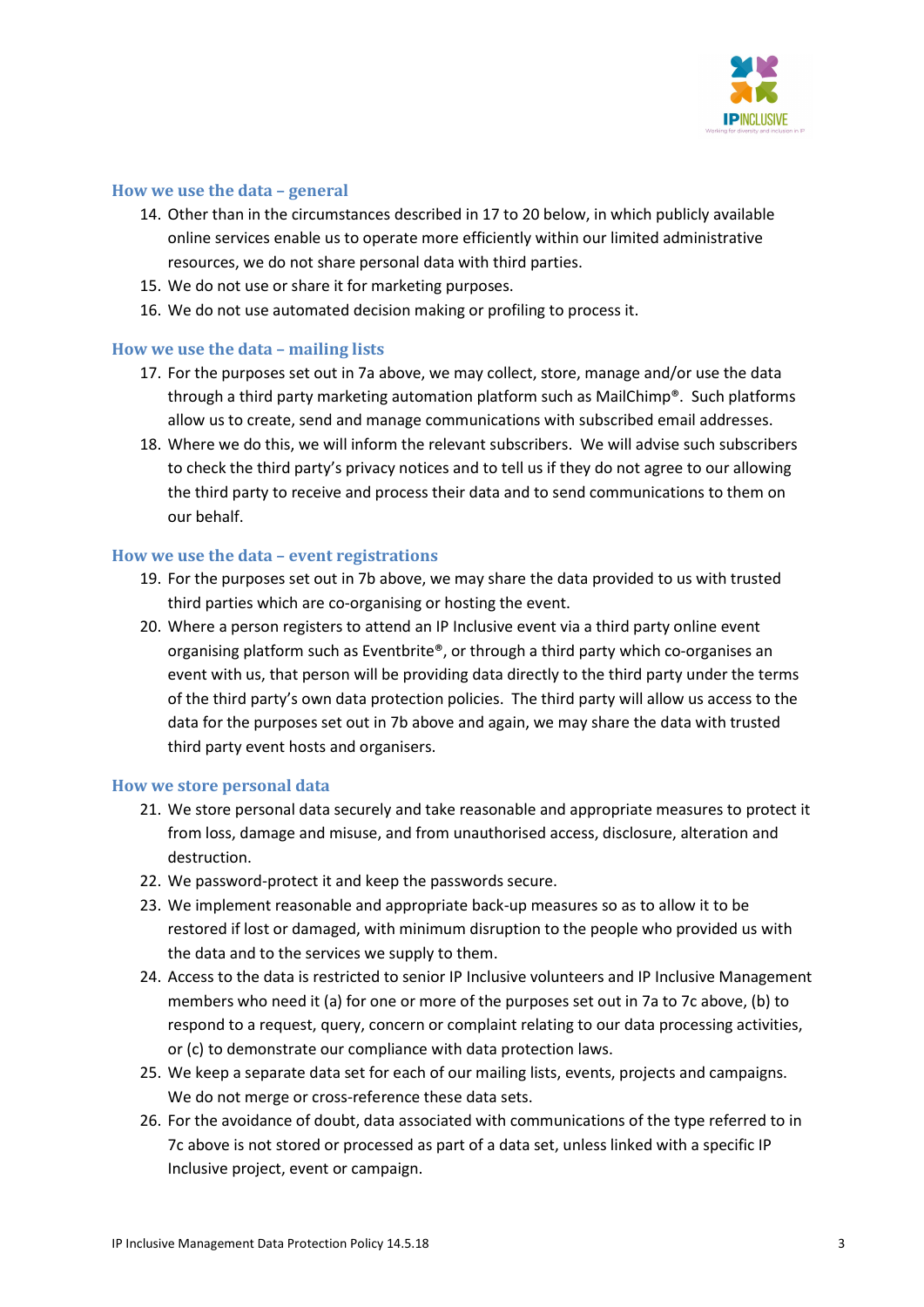

- 27. The IP Inclusive Updates mailing list is managed by IP Inclusive Management. Each of the other data sets is managed by a specific IP Inclusive group, with oversight by IP Inclusive Management. In order to exercise this oversight, IP Inclusive Management has access to all the data sets.
- 28. Where we store or process data through a third party such as those referred to in 17 to 20 above, points 21, 22, 24, 25 and 27 still apply to its security and accessibility.

#### Data storage and processing outside of the UK

29. Where we store or process data through a third party such as those referred to in 17 to 20 above, or in an internet-based storage system, the data may be stored and/or processed on third party servers outside of the UK.

#### Our data retention policy

- 30. We only hold and access personal data for as long as we need it to fulfil one or more of the purposes set out in 7a to 7c above or to demonstrate our compliance with data protection laws.
- 31. In the case of a mailing list, or data provided on signing up to the IP Inclusive EDI Charter, we do not delete the data until the person who provided it asks us to do so, for example by unsubscribing from the mailing list.

#### Record keeping

- 32. We keep records of when personal data is provided to us and in what context, including the information we provided to the data subject at that point.
- 33. We keep a record of each activity (for example an email communication) for which we make use of personal data.
- 34. We keep a register of the data sets we hold. For each we record the type of data it contains; the purpose(s) for which and the lawful basis on which the data is held and processed; which part of IP Inclusive manages it; who has access to it; and if applicable when it is to be deleted.
- 35. We will keep these records for so long as we deem appropriate in order to demonstrate our compliance with data protection laws.

#### Third party data controllers and data processors

- 36. Where we store or process personal data through a third party in one of the ways referred to in 17 to 20 or 29 above, we satisfy ourselves that the third party's data protection policies are in line with the regulatory requirements of the GDPR and with our own data protection standards, and ideally that it participates in the EU-U.S. Privacy Shield Framework or a similar certification framework.
- 37. We tell people who provide their personal data to us the identities of any third parties which will be involved in its handling, and encourage them to check the third party's data protection policies before providing their data.
- 38. We comply with the written terms of the contract between the third party and ourselves as a user of their services.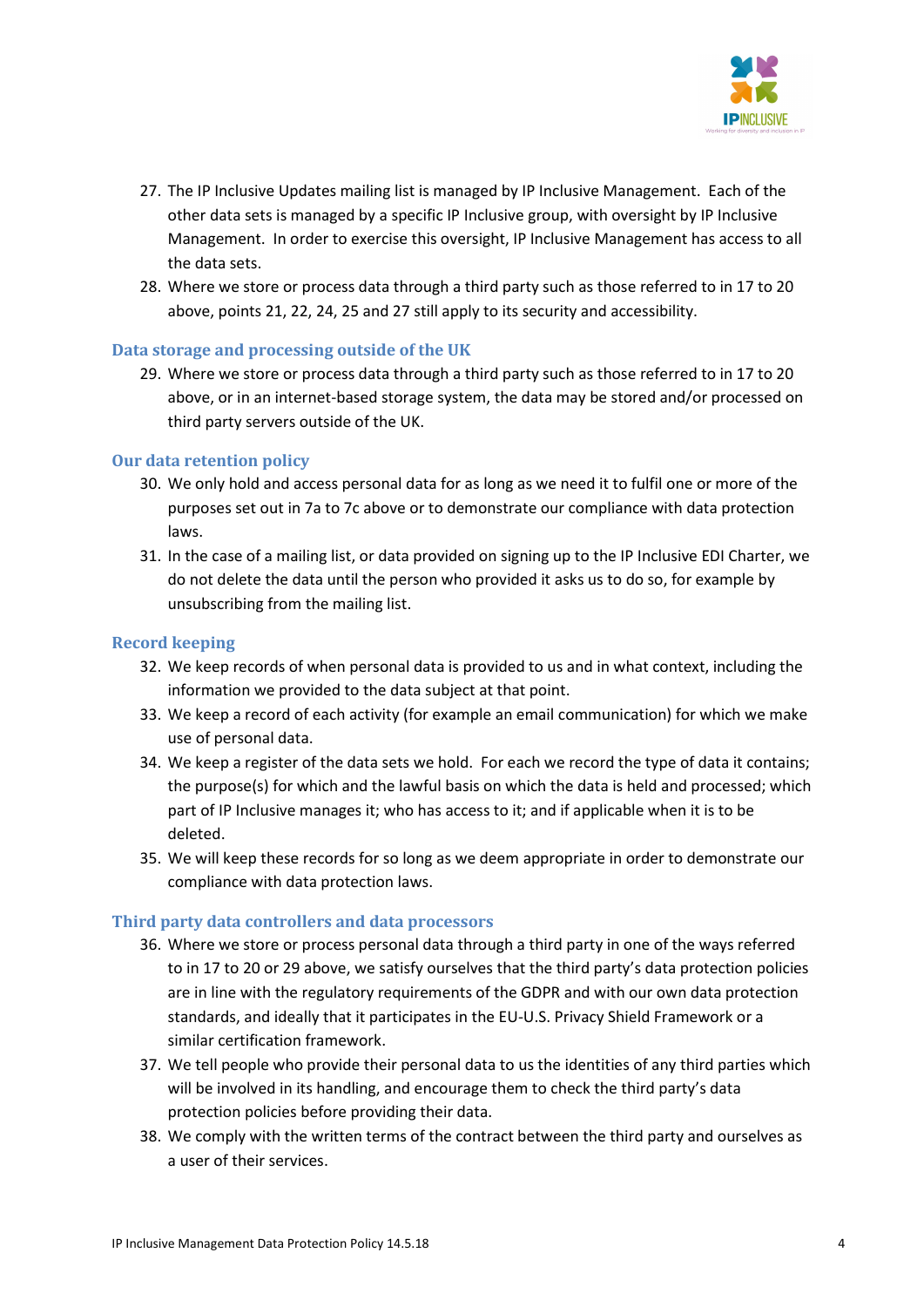

39. As far as is feasible we limit the amount of personal data which we allow third parties to handle, and ensure that their access to and use of the data (a) does not go beyond what is necessary to allow us to fulfil one or more of the purposes set out in 7a to 7c above, and (b) is limited to what the person who provided the data to us would reasonably expect.

# Data subjects' rights

- 40. A person who provides their personal data to us for one or more of the purposes set out in 7a to 7c above has the following rights in connection with that data:
	- a. to be informed what personal data we hold about them, the basis on which we obtained it and how we will use it;
	- b. to access and if necessary amend the data;
	- c. to have it deleted from our records, if it is no longer necessary for the purpose(s) for which they originally provided it, including by unsubscribing from a mailing list on which it is held; and
	- d. in certain circumstances provided for in the GDPR, to restrict our processing of the data.
- 41. If requested to restrict processing of someone's personal data, we will move the data to a separate location to enable us to process it in the restricted manner.
- 42. A person who provides their personal data to us for one or more of the purposes set out in 7a to 7c above also has the right to object to our processing that data on grounds relating to their particular situation. In such a case, we will immediately stop processing the data, unless we can demonstrate compelling legitimate grounds for continuing, which override the person's individual interests, rights and freedoms, or if the continued processing is necessary to establish, exercise or defend a legal claim.
- 43. The rights referred to in 40 to 42 above can be exercised at any time by writing to The Data Protection Officer at ipinclusivedata@gmail.com or at our London address. We will respond promptly and without charge.

# Complaints handling

- 44. A person who provides their personal data to us has the right to complain or raise a concern about the way in which we store or process it.
- 45. Complaints and concerns should be sent in writing to The Data Protection Officer at ipinclusivedata@gmail.com or at our London address.
- 46. We will do all we can to resolve such issues, promptly and without charge. If a complainant is not satisfied with our response, they can refer their complaint or concern to the ICO.

# Personal data breaches

- 47. In the event of a personal data breach which we believe is likely to represent a risk to the relevant data subjects' rights and freedoms, we will:
	- a. report it to the ICO as soon as is feasible;
	- b. notify the relevant data subjects as soon as feasible, and tell them what we know about the nature and extent of the breach and its potential implications; and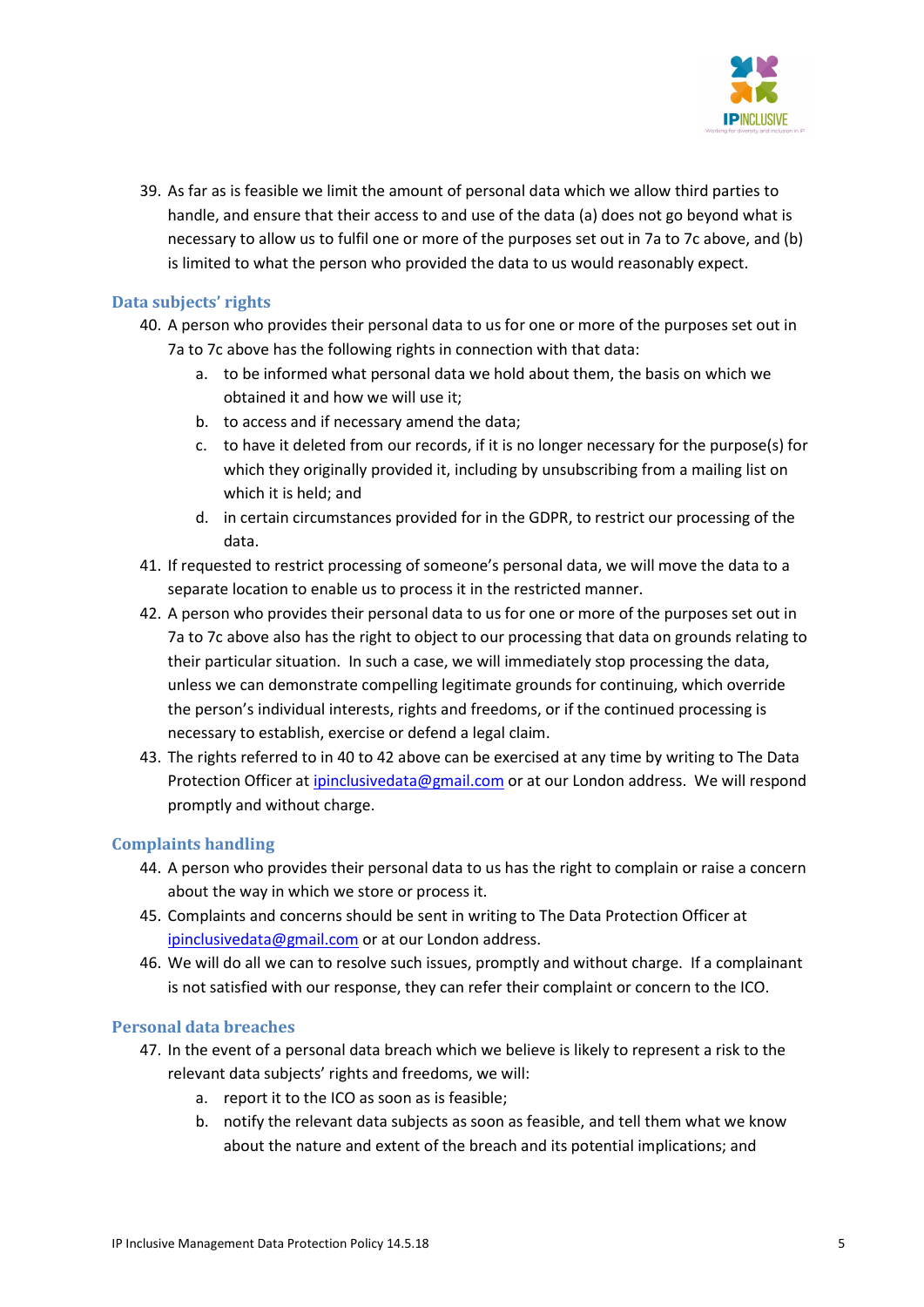

- c. subsequently report to those people on the action we took in response to the breach.
- 48. A personal data breach is a security incident that has affected the confidentiality, integrity or availability of personal data provided to us, for example accidental or unauthorised disclosure of, access to, use of, or alteration or deletion of, the data.
- 49. If an IP Inclusive supporter or volunteer, or any person who has provided data to us, becomes aware of a breach affecting the data we handle, they should notify us immediately.
- 50. The individual(s) who manage the data set(s) affected by a breach will assist us to the best of their abilities in responding appropriately.
- 51. We will keep a record of any personal data breach and of our response to it.

# The risks associated with our data processing activities

- 52. We take our responsibilities as a data controller seriously. We treat the data provided to us with respect, and take all reasonable steps to safeguard its security and proper use and the rights, freedoms, privacy and security of the people who provided it, to whom we regard ourselves as accountable.
- 53. We have conducted a basic assessment of the level of risk associated with our data processing activities, the outcomes of which are set out in Annex II.
- 54. We believe that the size of our association, and the nature and scope of its activities, do not warrant a more detailed data protection impact assessment at this stage.

# Training and review

- 55. The members of IP Inclusive Management will share access to information, updates and training on data protection issues which are available to them through their own organisations, in particular changes to data protection law and practices which could affect data processing activities carried out under the IP Inclusive banner.
- 56. We will review this policy annually, or more frequently if necessary in view of changes in our activities or circumstances or in applicable data protection laws.
- 57. Our review will include:
	- a. a reassessment of the lawful basis on which we handle personal data, the purposes for which we do so, and associated legitimate interests;
	- b. a reassessment of our need for an individual Data Protection Officer and for a formal data protection impact assessment; and
	- c. a review of the suitability of the third parties through which we store or process data.
- 58. Following each review, we will delete data which is no longer needed either for any of the purposes set out in 7a to 7c above or to demonstrate our compliance with data protection laws.
- 59. We will keep our volunteers and supporters, and the people whose personal data we handle, informed of material changes to our data protection policy and data handling systems.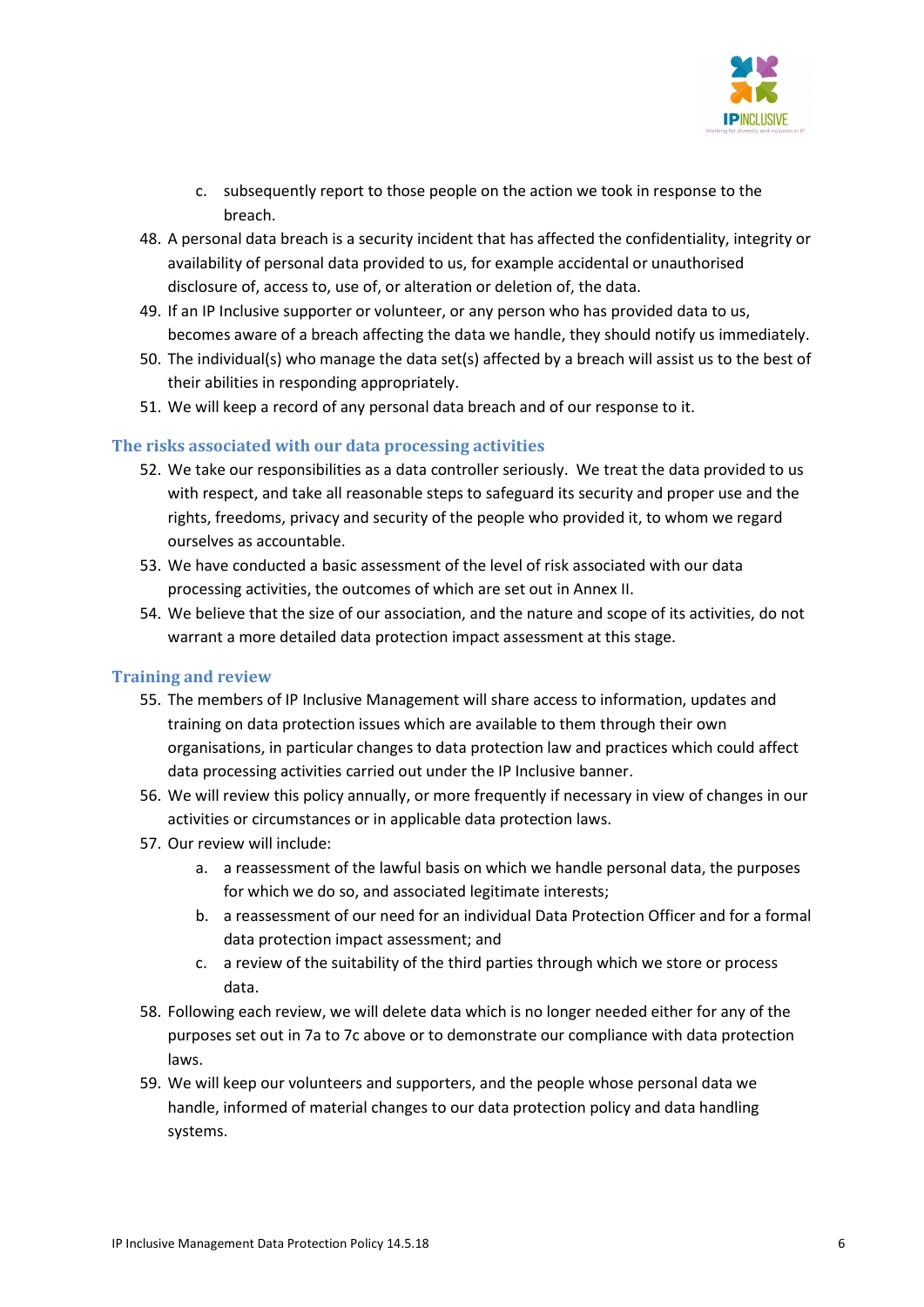

# Annex I IP Inclusive Management Privacy Notice

This Privacy Notice sets out key information about the types of personal data we process; the purposes for which and lawful basis on which we do so; and your rights in connection with the data we process about you. If you want to know more about our data processing activities, you can read our full Data Protection Policy on the IP Inclusive website, www.ipinclusive.org.uk.

# Formal details about us

This Notice applies to data processed by IP Inclusive generally and by its associated groups: the Women in IP group, IP Out, IP & ME, Careers in Ideas, and the Equality, Diversity and Inclusion (EDI) Charter working group. In each case, activities carried out under the IP Inclusive banner are overseen by IP Inclusive Management, which is an unincorporated association. IP Inclusive Management is a data controller within the meaning of the General Data Protection Regulation (Regulation (EU) 2016/679) (the GDPR). It is registered as a data controller with the Information Commissioner's Office (ICO), under the reference ZA328855.

Correspondence regarding our data protection policies should be addressed to The Data Protection Officer, either at IP Inclusive Management, c/o The Chartered Institute of Patent Attorneys, 2<sup>nd</sup> Floor, Halton House, 20-23 Holborn, London EC1N 2JD, or by email to ipinclusivedata@gmail.com.

#### The purposes for which we process personal data

IP Inclusive Management handles personal data about IP Inclusive supporters for the following purposes.

- 1. If you subscribe to one of our mailing lists, or sign up to the IP Inclusive EDI Charter: keeping you informed about our activities and the support we need to continue them, and about issues and resources relevant to equality, diversity and inclusivity in the IP professions.
- 2. If you register to attend an IP Inclusive event (which includes an event co-organised by IP Inclusive and one or more third parties): organising the event and communicating with you about it, including with appropriate follow-up materials.
- 3. If you communicate with us in any other way (including to make or offer a donation to an IP Inclusive project, or to ask us to publish an announcement on our Careers in Ideas website): responding to and where appropriate acting on your communication.

We will not use your personal data for marketing. Nor will we use automated decision making or profiling to process it.

# Sharing personal data with third parties

We will not share your personal data with anyone else, other than in the following situations where publicly available online services enable us to operate more efficiently within our limited administrative resources.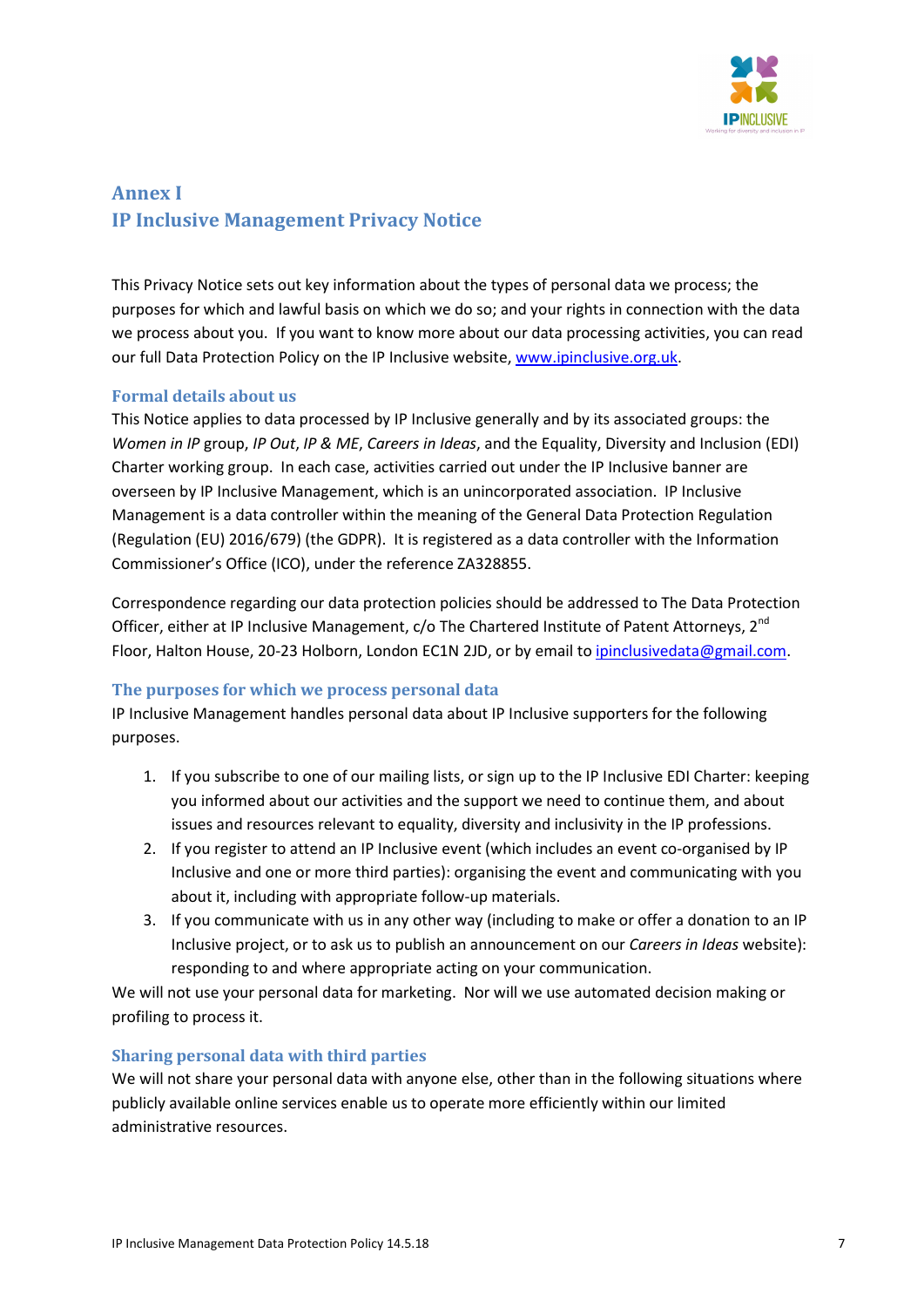

If you subscribe to one of our mailing lists, or sign up to the IP Inclusive EDI Charter, we may collect, store, manage and/or use your data through a third party marketing automation platform such as MailChimp®. Such platforms allow us to create, send and manage communications with subscribed email addresses. We will tell you if this applies to your data, and advise you to check the third party's privacy notices so that you can let us know if you do not want us to allow the third party to receive and process your data and to send communications to you on our behalf.

If you register to attend an IP Inclusive event, we may share your data with trusted third parties which are co-organising or hosting the event. Please note that where you register to attend an IP Inclusive event via a third party online event organising platform such as Eventbrite® or Billetto®, or through a third party which co-organises an event with us, you will be providing your data directly to them under the terms of their own data protection policies. You should therefore check their privacy notices before submitting your data. They will allow us access to the data for the purposes set out in point (2) above and again, we may share the data with other trusted third party event hosts and organisers.

These third parties may store and/or process your data outside of the EU. We satisfy ourselves that their data protection policies are in line with the regulatory requirements of the GDPR and with our own data protection standards, and ideally that they participate in the EU-U.S. Privacy Shield Framework or a similar certification framework.

# Our lawful basis for processing personal data

The lawful basis on which we hold and process your data is our legitimate interests in (a) furthering IP Inclusive's objects of promoting equality, diversity and inclusivity in the IP professions, and (b) supplying a service you requested from us (for example access to an event, the publication of an announcement, or – in the case of a mailing list – the provision of information and updates) when you provided the data.

# How we handle personal data

We will store your personal data securely and take reasonable and appropriate measures to protect it from loss, damage and misuse, and from unauthorised access, disclosure, alteration and destruction. We will only hold and access it for so long as we need it to fulfil the relevant purpose(s) or to demonstrate our compliance with data protection laws.

# Your rights

You have certain rights in connection with the personal data we handle about you. You can find out more about these rights from the ICO, at https://ico.org.uk/for-organisations/guide-to-the-generaldata-protection-regulation-gdpr/individual-rights/. They include the rights:

- to be informed what personal data we hold about you, the basis on which we obtained it and how we will use it;
- to access and if necessary amend the data;
- to have it deleted from our records, if it is no longer necessary for the purpose(s) for which you originally provided it;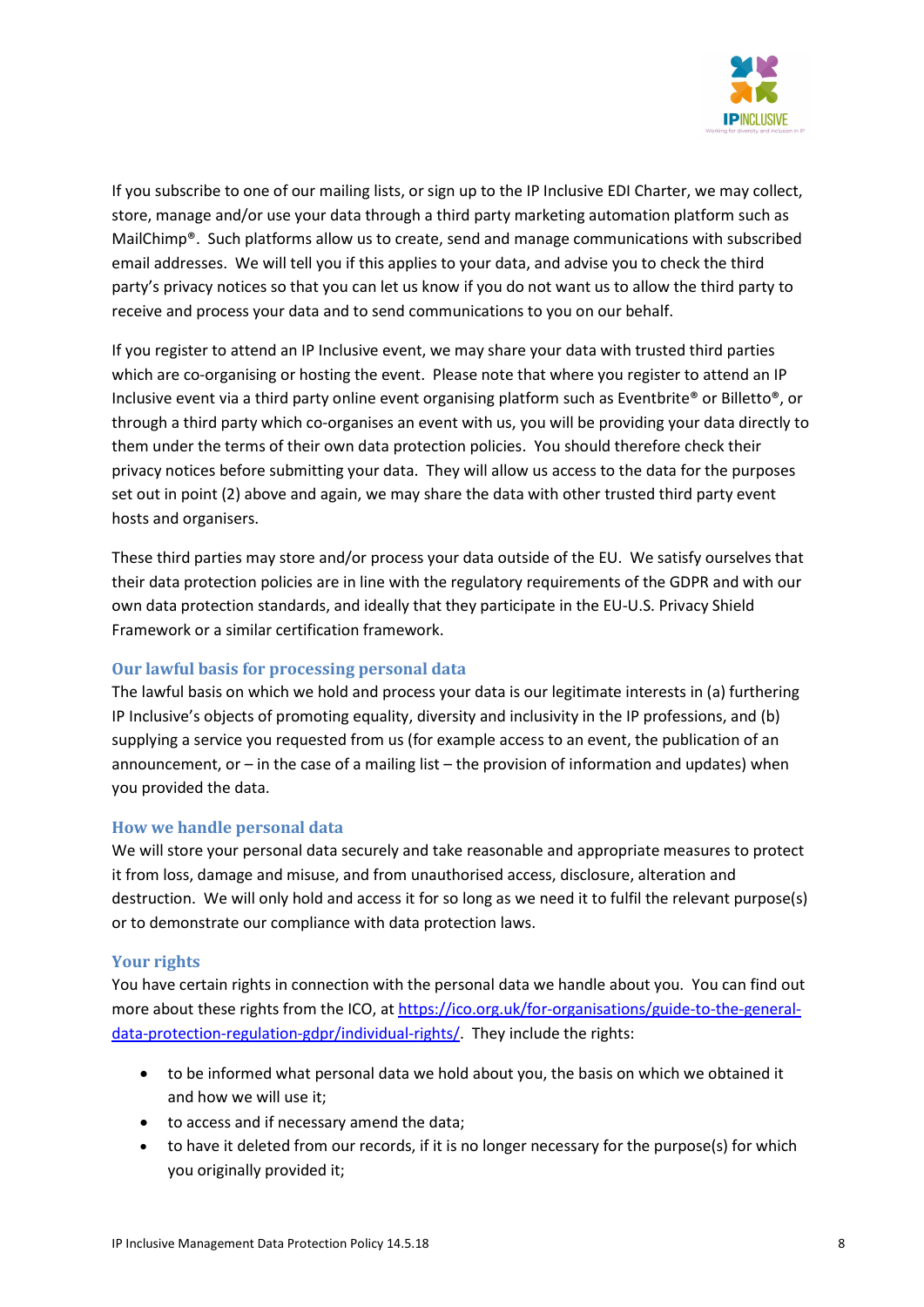

- in certain circumstances provided for in the GDPR (see https://ico.org.uk/fororganisations/guide-to-the-general-data-protection-regulation-gdpr/individual-rights/rightto-restrict-processing/), to restrict our processing of the data; and
- to object to our processing the data on grounds relating to your particular situation.

You can exercise these rights at any time by writing to The Data Protection Officer at ipinclusivedata@gmail.com or at our London address above. We will respond promptly and without charge.

# **Complaints**

We do not believe that our data processing will have any adverse effects on you and we hope you will be satisfied by the precautions we have taken and the explanations we have provided. However, you have the right:

 to complain or raise a concern about the way in which we store or process your personal data.

Please send your complaint or concern in writing to The Data Protection Officer at ipinclusivedata@gmail.com or at our London address above. We will do all we can to resolve the matter for you, promptly and without charge. If you are not satisfied with our response, you can refer your complaint or concern to the ICO: see https://ico.org.uk/for-the-public/raising-concerns/.

# Personal data breaches

If you become aware of a personal data breach, please immediately notify The Data Protection Officer at ipinclusivedata@gmail.com so that we can take appropriate action. A personal data breach, in this context, is a security incident that has affected the confidentiality, integrity or availability of personal data you provided to us, for example accidental or unauthorised disclosure of, access to, use of, or alteration or deletion of, the data.